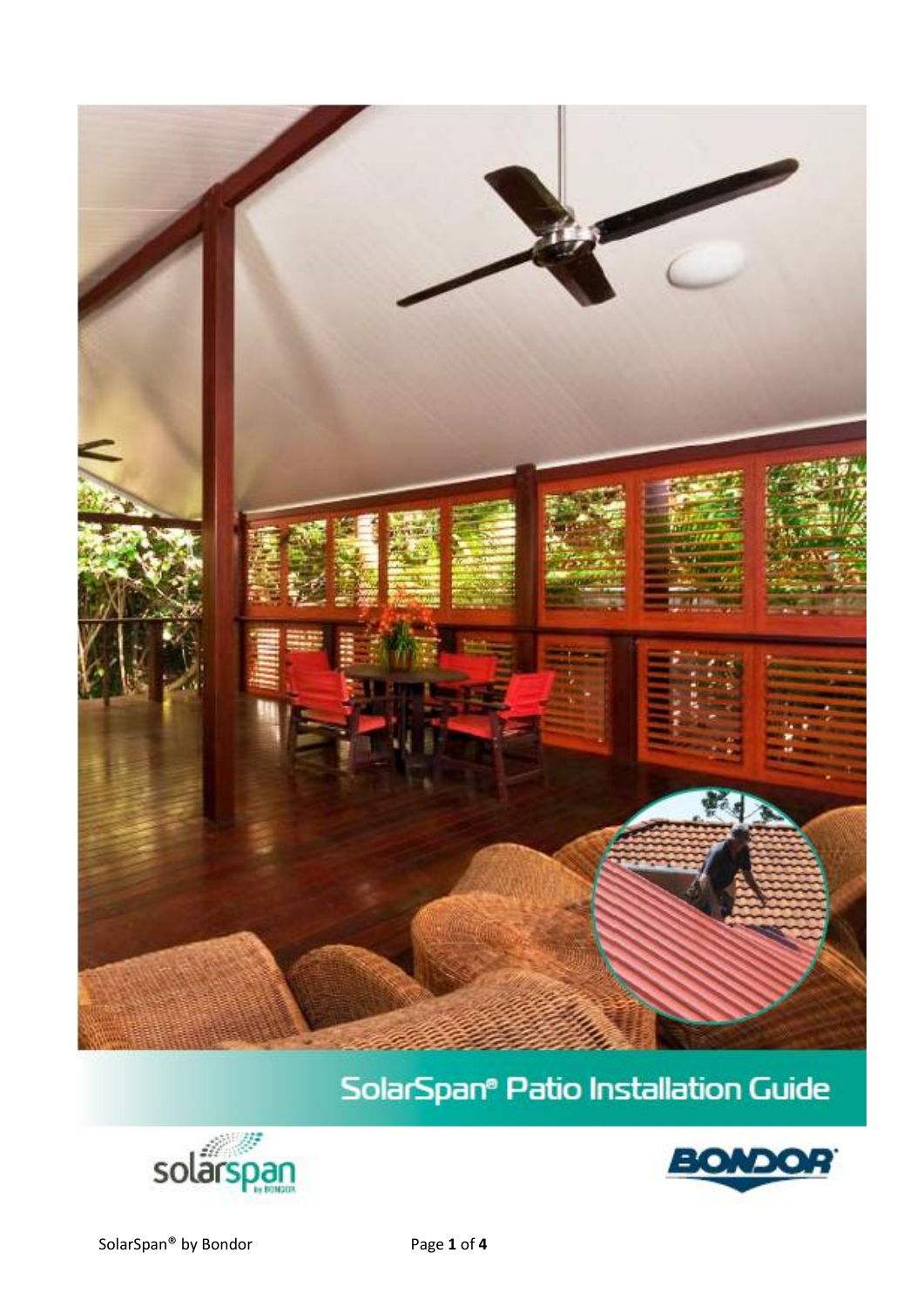## **Design Considerations for your Solarspan® Roof**

- 1. Ensure your installation meets adequate design criteria e.g. Spans, Wind Loads, Connections, Roof Plumbing etc. See [www.solarspan.com.au](http://www.solarspan.com.au/) for details.
- 2. Solarspan® Patio roofs should be installed at greater than 2 degree roof pitch and have the roof lap facing away from prevailing weather.
- 3. Solarspan® roofs should always have the roof pans turned up to full rib height at the top end of the panel and turned down approx 20° into the gutter. **A special tool is available from your Solarspan® distributor.** (see photo 1)
- 4. The underlay rib of every Solarspan® panel should always be trimmed at the gutter to prevent water drawback via capillary action. (see photo 7)
- 5. If a Solarspan® roof is being attached to an existing house fascia, it is recommended that the existing house gutter be removed and an extension flashing be installed under the existing house roof. (see drawing #SOLSP-F07) photo 2.
- 6. Solarspan® Patio roofs should be installed so that any water drained from an existing house roof is allowed for in gutter and downpipe calculations for your new Patio (i.e. size of gutters as well as size and number of downpipes).

**This information can be found in Standards Australia - HB39 – Installation code for Metal roof and wall cladding.** 

#### **Handling Solarspan® Roof Panels**

- 1. Solarspan® panels are packed to minimise transport damage. Special care should be taken when unloading to avoid damage to the Solarspan® panels. **Key points are detailed on page 1 of this brochure.**
- 2. When moving Solarspan® panels off the pack always lift the panels vertically.
- 3. Ensure panels **are** *never* **dragged** to protect the panel face**.**
- 4. Solarspan® panels **have sharp edges** it is recommended gloves are worn when handling panels.



Photo 1 – Turn-up / Turndown Tool



Photo 2 – House roof to Patio flashing

# **Equipment required to install Solarspan®**

- 1. Prepare a pair of carpenters trestles (or similar work platform) by taping soft material or foam to the top of the trestles
- 2. Roof Turn-up / Turn-down Tool (available from your Solarspan® distributor)
- 3. Screw Gun, Tin Snips, Pop Rivet gun, Plastic paint scraper, measuring tape, etc
- 4. Blankets to cover patio beams etc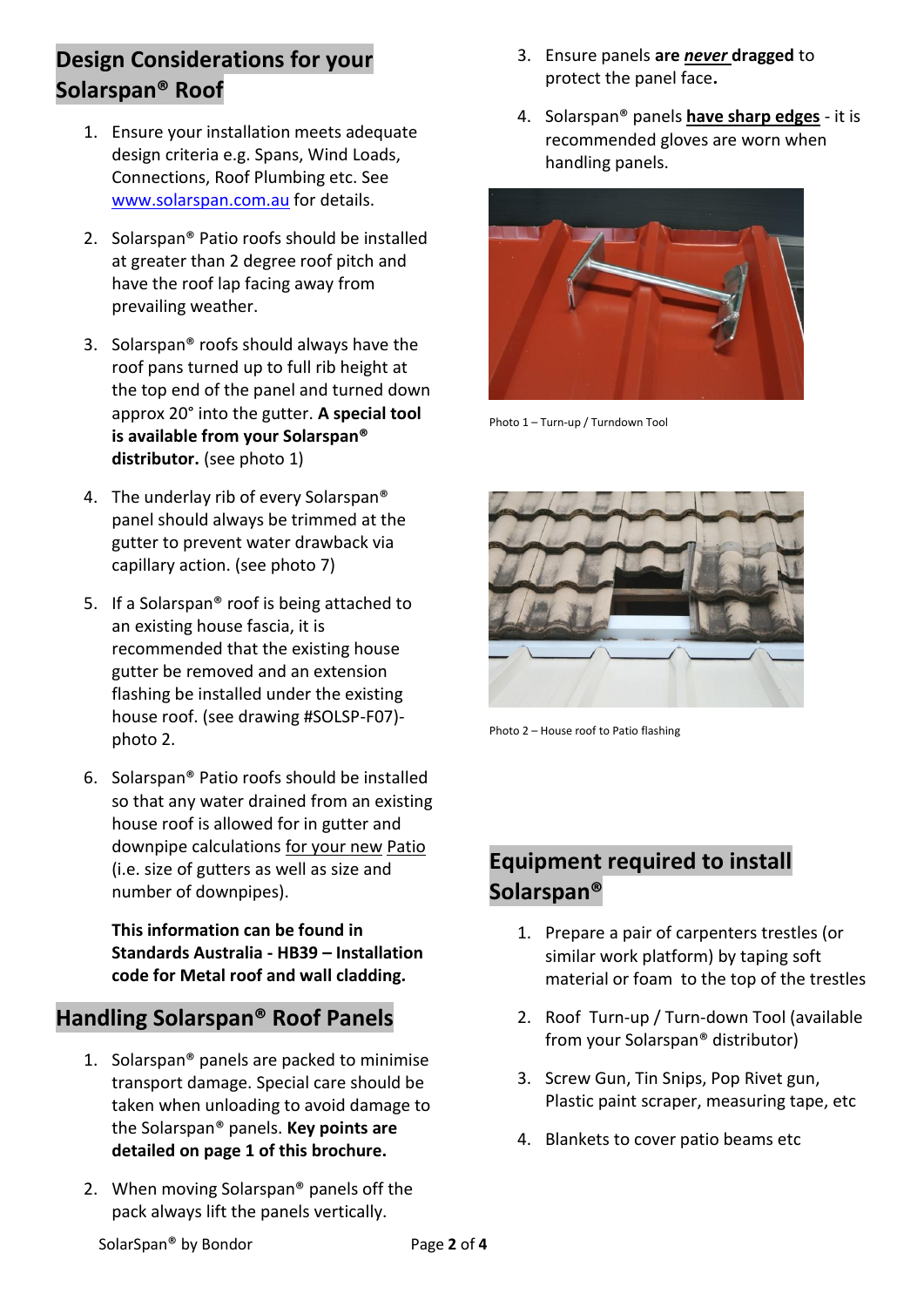## **Installation of Solarspan® to an existing house Timber Fascia**

- 1. Remove existing house gutter (preferred method)
- 2. Install an *Extension Flashing* under existing house roof (drawing # SOLSP-F07)
- 3. Fit *Receiver Channel* up under the previously fitted *Extension Flashing* (drawing #SOLSP-F02) (also fit a side receiver channel and or barge flashings if necessary if starting from an internal corner)
- 4. **Lift** the first panel from the pack (never drag them or scratching will occur) and place it roof side up on previously prepared carpenters trestles (must have soft material or foam taped to the top surface of trestles)
- 5. The first overlay rib on the first panel acts as side waterproofing and should be left at full rib height. See drawing#SOLSP-F05
- 6. **Turn up all roof pans at the top end of the panel to full rib height** with a turn-up tool - available from your Solarspan® distributor (Photos 3-6)
- 7. **Trim both the overlay rib at the top end and the underlay rib at the gutter end** using tin snips (Photos 7&8). This is to allow panel to lap properly once turned up at the top end and to stop capillary action drawing water back along the underlay leg at the gutter end.
- 8. Turn the panel over on the trestles and **Remove polystyrene from the gutter cutback** end of the panel with a plastic paint scraper. ( Photo 9)
- 9. Peel back the plastic Corestrip® coating from the ceiling face of the panel approx 20-30mm from edges to allow panel joining and approx 100mm at top end to fit into receiver channel. Peel back sufficient Corestrip® to clear beam support at the gutter end. Corestrip® should be completely removed at completion of the job.



Photo 3 – Cut an EPS wedge from under pan



Photo 4 – Remove EPS wedge



Photo 5 - Place Turn-up Tool centrally over pan



Photo 6 – Turn up pan